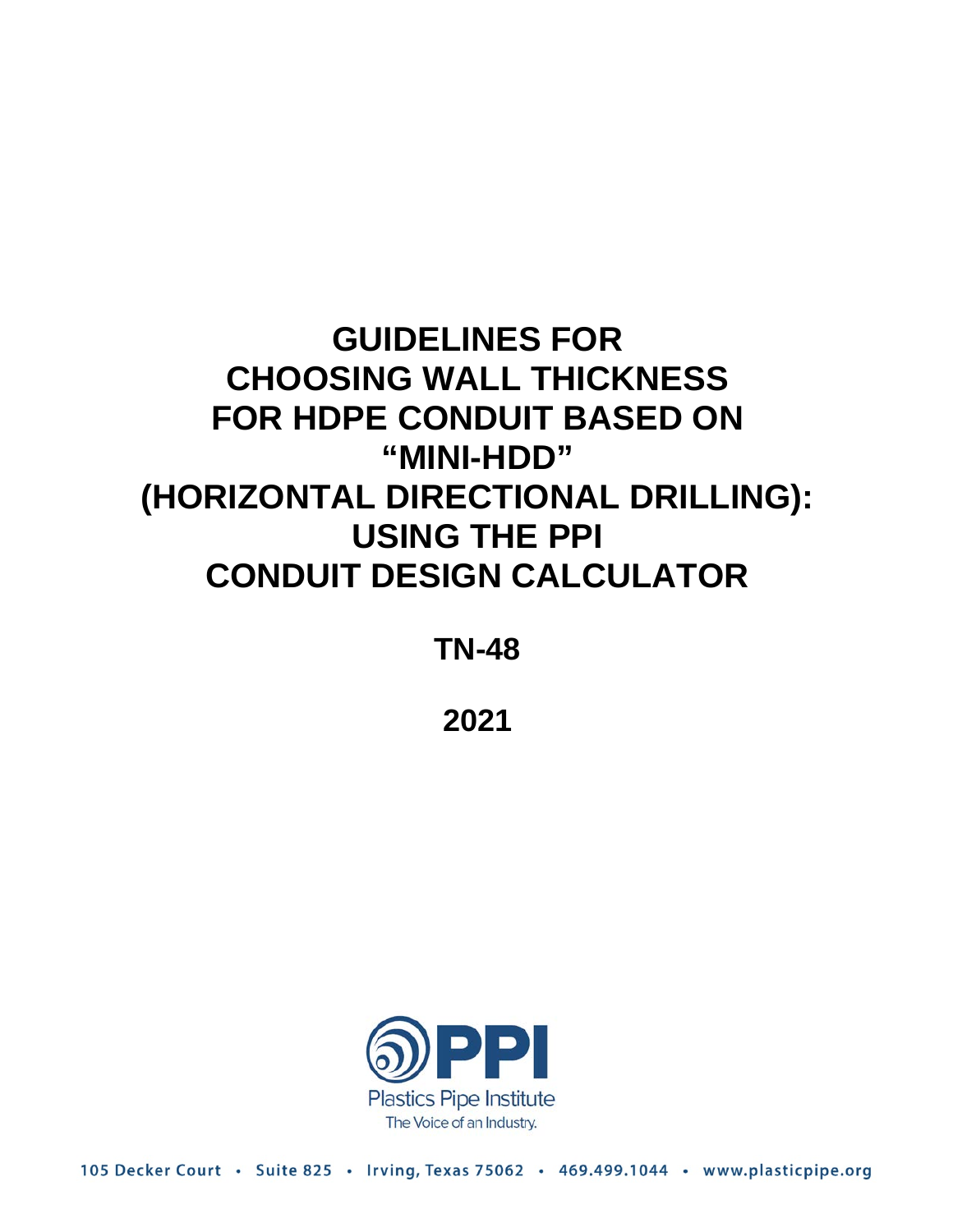# **Foreword**

This technical note was developed and published with the technical help and financial support of the members of the Plastics Pipe Institute. The members have shown their interest in quality products by assisting independent standard-making and user organizations in the development of standards, and also by developing reports on an industry-wide basis to help engineers, code officials, specifying groups, and users.

This technical note has been prepared to provide guidance, to those responsible for the selection and installation of HDPE conduit, on the appropriate selection of conduit based on installation considerations. This document was not intended to provide system design information. Go to the PPI website at [www.plasticpipe.org](http://www.plasticpipe.org/) for different system design documents.

This document was extensively revised in 2021 with the issuance of the PPI Conduit Design Calculator. As the calculations are now performed by the Conduit Design Calculator, the calculation methodology has been updated and moved to an appendix. The main body of the Technical Note now provides guidance and examples based on the Conduit Design Calculator.

The Plastics Pipe Institute, Inc. has prepared this technical note as a service to the industry. The information in this report is offered in good faith and believed to be accurate at the time of its preparation, but is offered "as is" without any express or implied warranty, including WARRANTIES OF MERCHANTABILITY AND FITNESS FOR A PARTICULAR PURPOSE.

Additional information may be needed in some areas, especially with regard to unusual or special applications. Consult the manufacturer or material supplier for more detailed information. A list of member manufacturers is available from PPI. PPI does not endorse the proprietary products or processes of any manufacturer, and assumes no responsibility for compliance with applicable laws and regulations.

PPI intends to revise this report from time to time, in response to comments and suggestions from users of this note. Please send suggestions for improvements to PPI. Information on other publications can be obtained by contacting PPI directly or visiting the web site.

The Plastics Pipe Institute, Inc.

[www.plasticpipe.org](https://www.plasticpipe.org/)

This Technical Note, TN-48, was first issued in August 2013 and revised in July 2021.

© 2021 The Plastics Pipe Institute, Inc.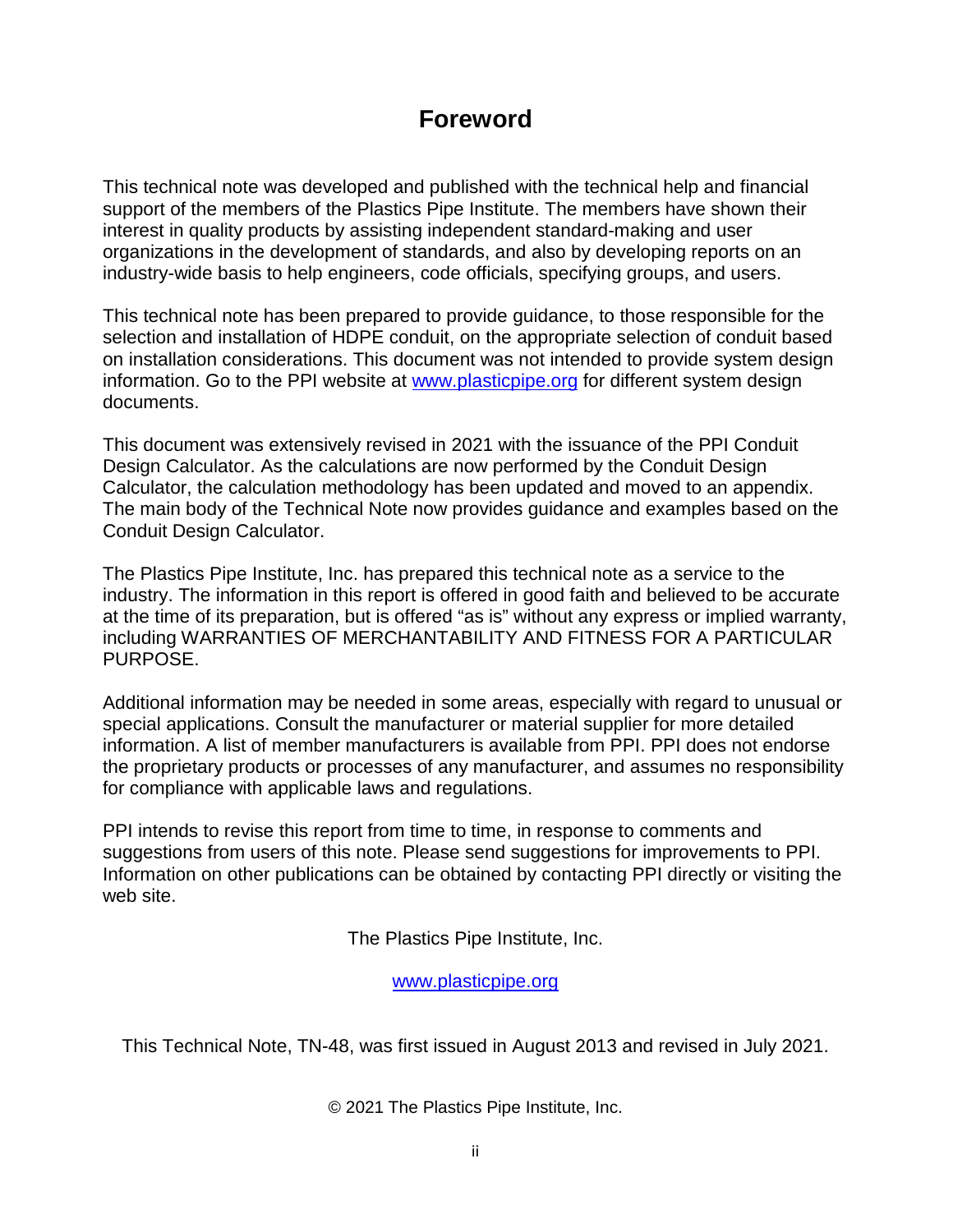## **TABLE OF CONTENTS**

| 1.0  |                                                                            |  |
|------|----------------------------------------------------------------------------|--|
| 2.0  |                                                                            |  |
| 3.0  |                                                                            |  |
| 3.1. |                                                                            |  |
| 3.2. |                                                                            |  |
| 3.3. |                                                                            |  |
| 3.4. |                                                                            |  |
| 3.5. |                                                                            |  |
| 3.6. |                                                                            |  |
| 3.7. |                                                                            |  |
| 3.8. |                                                                            |  |
| 3.9. |                                                                            |  |
|      | 3.10. Other Installation Details - Depth, Length and Drill Rod Diameter 10 |  |
|      |                                                                            |  |
| 4.0  |                                                                            |  |
| 4.1. |                                                                            |  |
| 4.2. |                                                                            |  |
| 4.3. |                                                                            |  |
| 4.4. |                                                                            |  |
|      |                                                                            |  |

## **TABLE OF FIGURES**

| Figure 2 - Working Units Selection and Project Description Entry Box 5              |  |
|-------------------------------------------------------------------------------------|--|
|                                                                                     |  |
|                                                                                     |  |
|                                                                                     |  |
|                                                                                     |  |
| Figure 7 - Illustration of the Results Page and Examples Base Scenario 1 Results 12 |  |
|                                                                                     |  |
|                                                                                     |  |
|                                                                                     |  |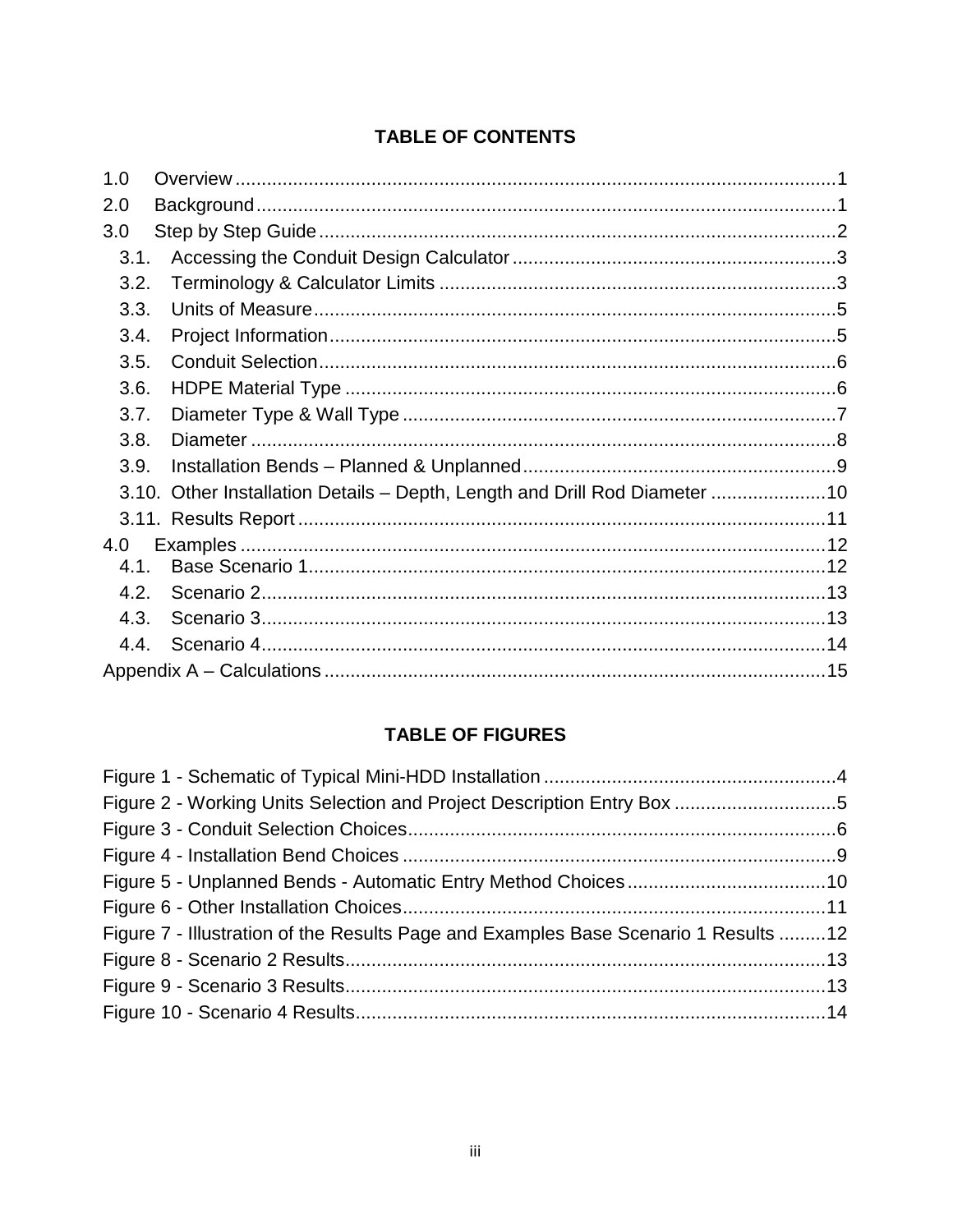## <span id="page-3-0"></span>**GUIDELINES FOR CHOOSING WALL THICKNESS FOR HDPE CONDUIT BASED ON "MINI-HDD" (HORIZONTAL DIRECTIONAL DRILLING): USING THE PPI CONDUIT DESIGN CALCULATOR**

## 1.0 OVERVIEW

CDC is the acronym used for the PPI *Conduit Design Calculator*, a web based interactive tool for conduit users available at [www.conduitcalc.com.](http://www.conduitcalc.com/) The CDC output assists in the selection of the appropriate conduit product by providing the user with an estimate of the Tensile Load with comparison to the Safe Pull Strength for conduits for a range of wall thicknesses, and the associated Safety Factor. The purpose of this document is to provide new CDC users guidelines on its use.

The CDC is intended for Mini-HDD (Horizontal Directional Drilling) applications with calculation limits of 1000 feet bore, depths of 15 feet and conduit diameters of 12 inches.

Note that the CDC calculation results are only one factor in product selection. Heavier wall conduit may be warranted depending on the installation environment or other operational factors, such as soil and surface loads. The appropriate wall thickness should be chosen based on the greater of the long term (such as soil loading) and short term loads associated with the Mini-HDD operations.

Following the background section, a **step-by-step guide** to using the calculator is provided. This is followed by 4 **examples** to illustrate usage. **Appendix A** provides the basis of the calculations utilized within the CDC.

## <span id="page-3-1"></span>2.0 BACKGROUND

The basis of the CDC is to calculate and compare the "Safe Pull Strength" of the conduit to the "Calculated Tensile Load" of the bore resulting in a pass/fail and safety factor. The Safe Pull Strength of the conduit is a straightforward calculation: It is simply the tensile strength of the HDPE raw material (directly related to the density) multiplied by the area of the conduit<sup>1</sup>. The Calculated Tensile Load is a bit more complicated. It considers the bore length, depth, buoyant weight and drill rod diameter. Furthermore, curvature (bends) in the bore path result in friction and increased tensile load within the borehole. Both planned and unplanned bends have a significant impact on increasing tensile forces and are considered in the calculation. Calculation details are provided in **Appendix A**.

<span id="page-3-2"></span><sup>&</sup>lt;sup>1</sup> See [PPI TN-63 Safe Pull Strength Calculations for Conduit: Including Derating Factors.](https://plasticpipe.org/PowerCommunications/Shared_Content/Publications/General-Litrature/Technical-Notes/TN-63-Main.aspx)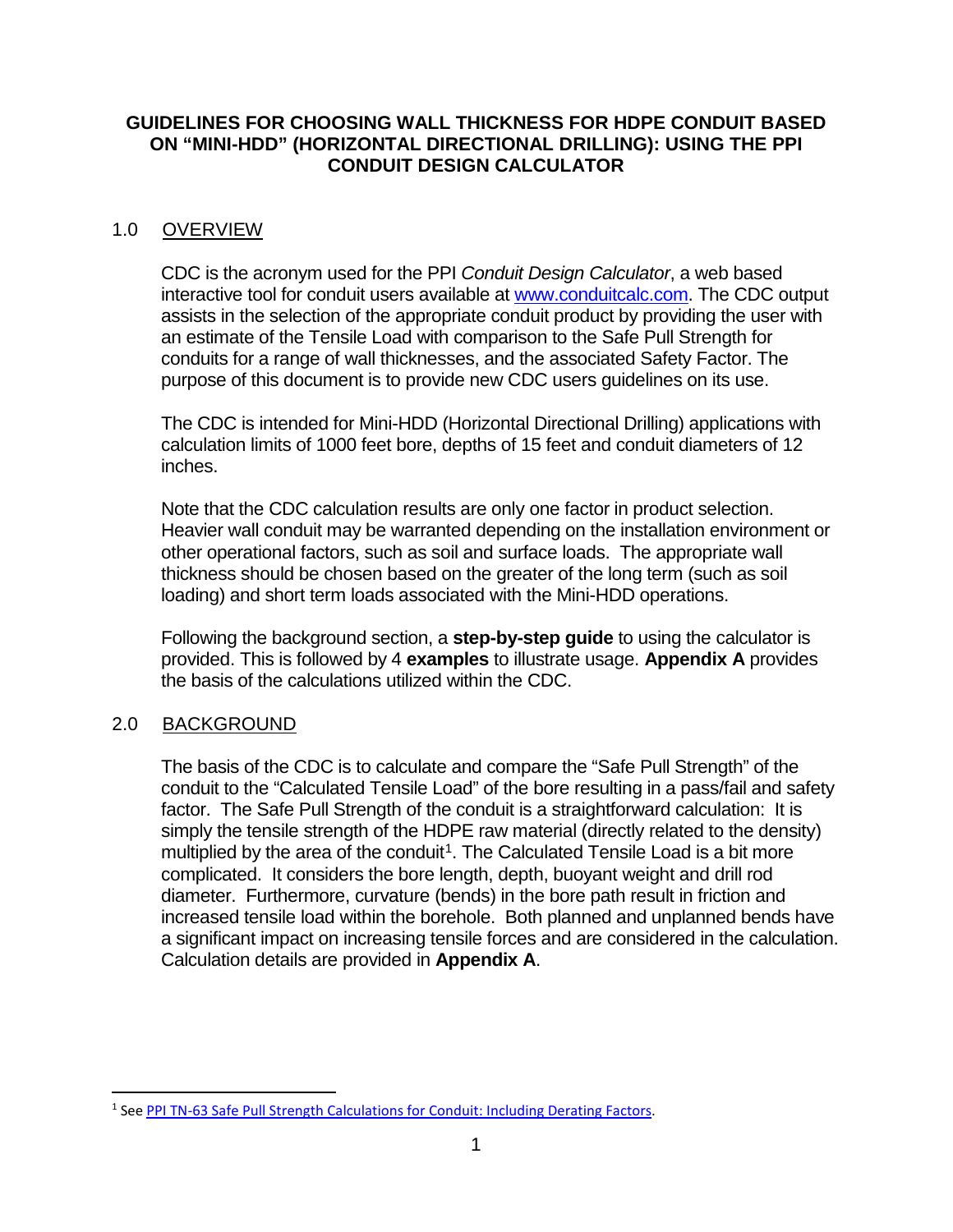For reference, the former PPI Technical Report  $46<sup>2</sup>$  $46<sup>2</sup>$  $46<sup>2</sup>$ , which is the basis for the CDC, describes the design, selection considerations, and installation procedures for the placement of HDPE Conduit pipe using "Mini-HDD" equipment. "Mini-HDD" is a more conservative approach for less critical and demanding field conditions than are warranted by "Maxi-HDD" as described in ASTM F1962 *Standard Guide for Use of Maxi-Directional Drilling for Placement of Polyethylene Pipe or Conduit Under Obstacles, Including River Crossings.* For example, as part of this software, limits on the depth (15 feet), length (1,000 feet) and conduit diameter (12 inches) are incorporated into the available input choices of the CDC. Furthermore, there are choices for estimating unplanned curvature along the pathway, allowing the user to choose how much confidence they may have in their knowledge of the jobsite conditions. Maxi-HDD, on the other hand are major events such as long pulls, deep depths and large diameter. These require extensive analysis, as provided in ASTM F1962.

**Note 1: PPI TR-46 (2009) was withdrawn in favor of PPI MAB-7, with the latter having its scope narrowed to PE4710 only and with a specific focus on municipal water mini-HDD installation. Nonetheless, MAB-7 remains an excellent and pertinent source of reference for mini-HDD, when the material differences between regular grade conduit and PE4710 pressure pipe are properly considered.**

## <span id="page-4-0"></span>3.0 STEP BY STEP GUIDE

These basic job details are required to use the calculator:

- Conduit material type
- Conduit diameter type and wall thickness (i.e. DR) best first guess
- Conduit diameter
- Bore path details
- Bore length
- Bore depth
- Drill rod diameter

<span id="page-4-1"></span>Each of these inputs is discussed further below. Listed below is a step by step methodology to use the calculator along with an explanation of the various inputs.

<span id="page-4-2"></span><sup>&</sup>lt;sup>2</sup> PPI Publications are available free of charge from [www.plasticpipe.org.](http://www.plasticpipe.org/).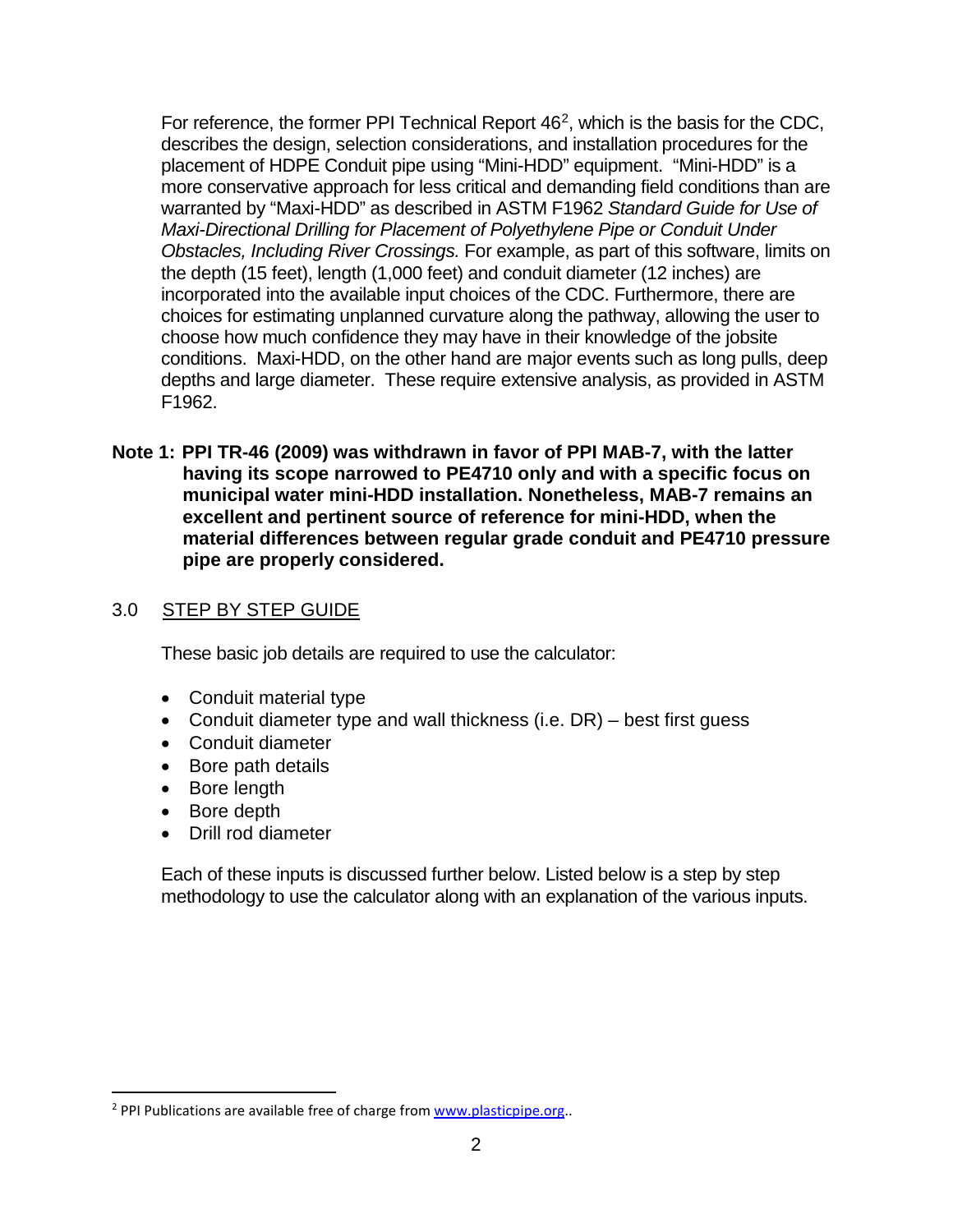## 3.1. Accessing the Conduit Design Calculator

The first step is accessing the software. There are several options:

- o Click on hyperlink [www.conduitcalc.com](http://www.conduitcalc.com/) or enter it into your browser directly.
- o Navigate to the PPI website [\(www.plasticpipe.org\)](http://www.plasticpipe.org/). From the home page, choose the "divisions" drop down and choose "Power and Communications". Find and click on the icon shown below on any PCD page.



o Directly type into your browser, [www.plasticpipe.org/conduitcalc.](http://www.plasticpipe.org/conduitcalc)

These bring you to a user agreement. Click on "agree" to use the calculator.

Regardless how you get there, **bookmark the page** so that you can find it easily next time.

<span id="page-5-0"></span>3.2. Terminology & Calculator Limits

Once you are on the CDC calculator main page, you can view the basis and limits for the inputs from the typical HDD boring schematic. This schematic also shows the terminology used in the calculator. Look for the schematic button in the upper left-hand corner of the page to access the schematic shown in **Figure 1**.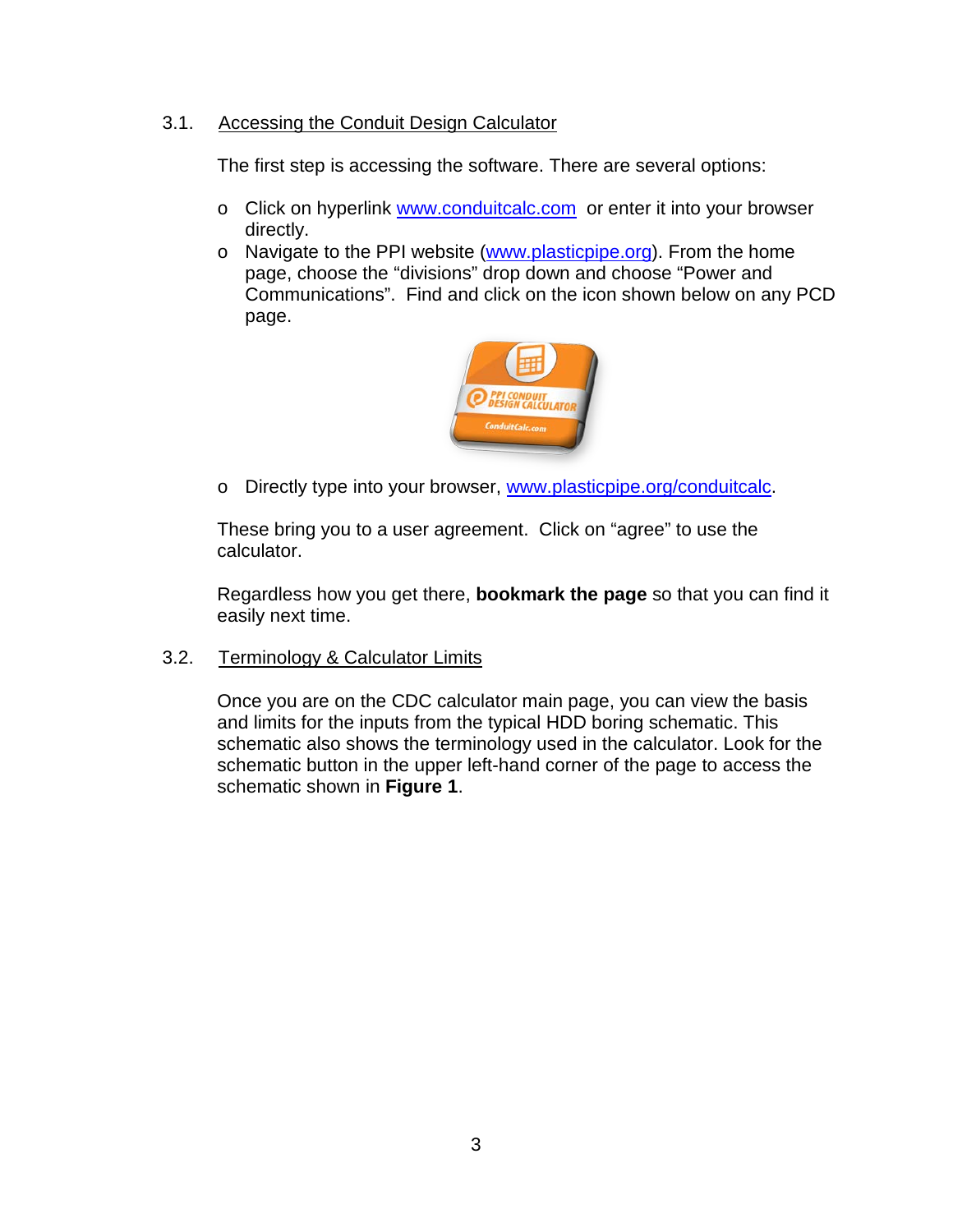

**Figure 1 - Schematic of Typical Mini-HDD Installation**

<span id="page-6-1"></span>This illustration shows the various inputs, as well as the limits of the "Mini-HDD" methodology. Namely:

- o Entry and exit angles from 6-18 degrees. Steeper angles will stress the conduit beyond the intended application of this software. In those cases, a Maxi-Directional HDD calculation from ASTM F1962 would be required.
- o Maximum bore depth is 15 feet.
- o Maximum bore length is 1000 feet, not counting the entry/exit lengths.
- o Finally, there is an illustration of how to compute the "deliberate/planned bends (curvature) in bore path". (The significance of bend/curvature in the bore path will be discussed further in this document)

<span id="page-6-0"></span>Close the image when done.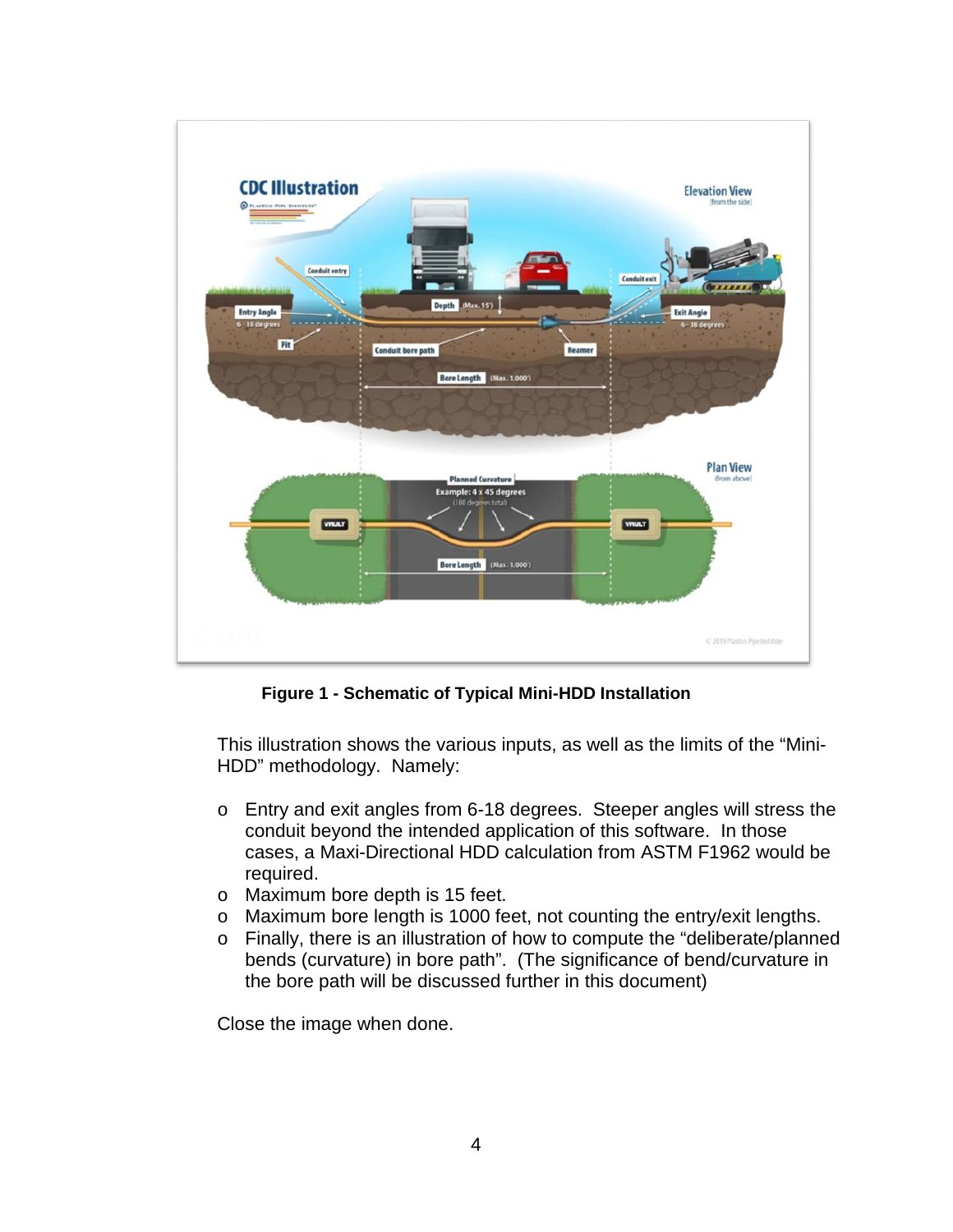#### 3.3. Units of Measure

At the top of main body of the software, as shown in **Figure 2**, the user should choose imperial/U.S. or metric units. The default is imperial/U.S. units.

**Note 2: Choosing metric units will require inputs of length and depth in meters. Outputs will show pull strength in Newtons. However, the diameter choices will still show in inches as this is the normal (nominal) choice in specifications for conduit.**

| <b>User Inputs</b>                  |         |                |   |
|-------------------------------------|---------|----------------|---|
| <b>Working Units</b>                | O IP/US | Metric/SI<br>Ω |   |
| Enter your project description here |         |                | w |

#### **Figure 2 - Working Units Selection and Project Description Entry Box**

<span id="page-7-1"></span><span id="page-7-0"></span>3.4. Project Information

As shown in **Figure 2**, the next input is project information. This is optional but recommended. This allows for tracking and is useful for associating the calculation results with a specific project when printing or emailing the results record.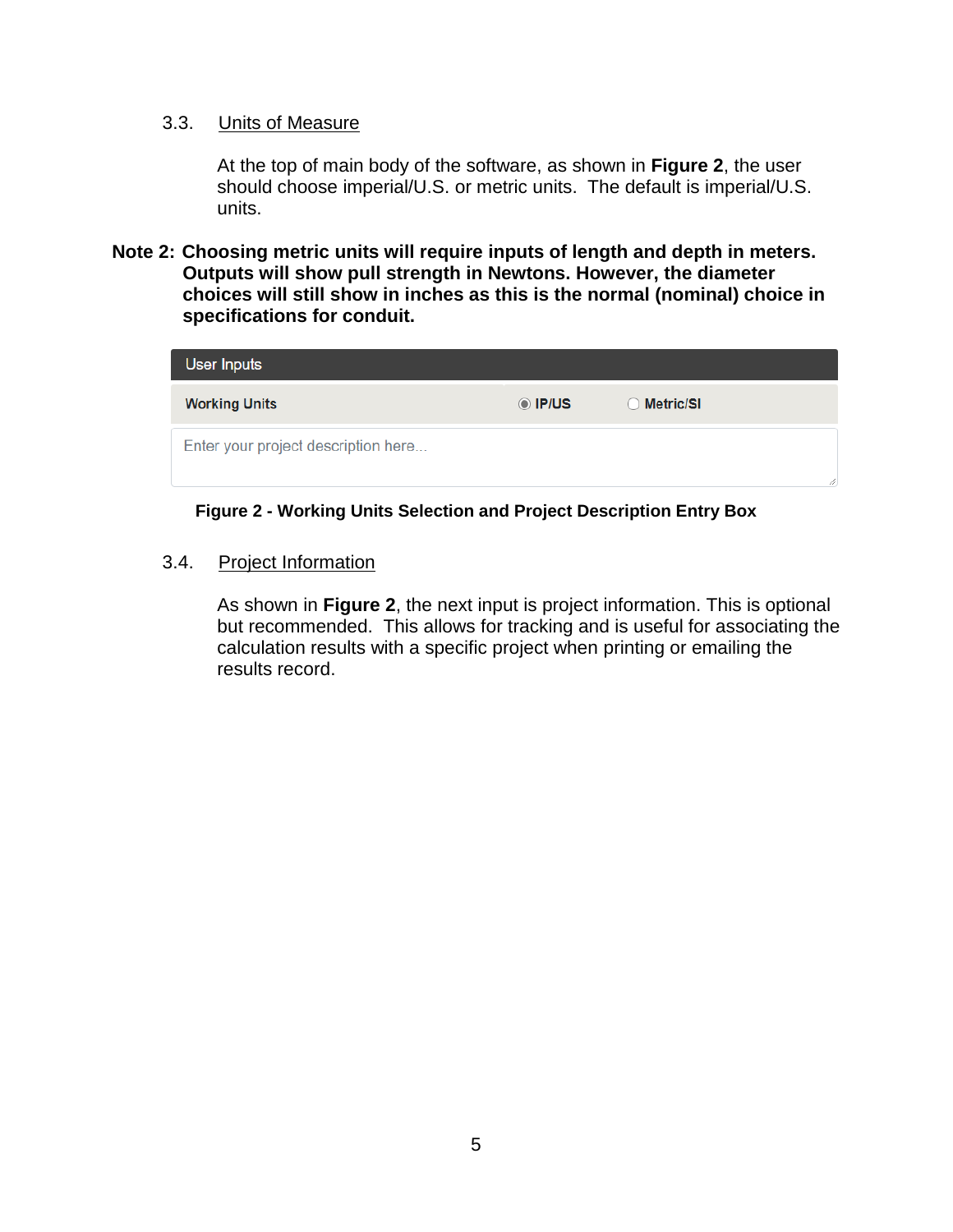#### <span id="page-8-0"></span>3.5. Conduit Selection

The next few entries relate to starting selection of the conduit to be used as defined by the project requirements. As shown in **Figure 3**, these include the HDPE material type, conduit diameter type, starting wall type, and conduit diameter. Each of these is discussed below.

| <b>Conduit Selection<sup>1</sup></b> |                                |              |   |
|--------------------------------------|--------------------------------|--------------|---|
| HDPE Material Type <sup>2</sup> :    | Industry Standard HDPE Conduit |              | v |
| Diameter Type:                       | <b>IPS</b>                     | $\checkmark$ |   |
| Wall Type:                           | <b>SDR 11</b>                  | $\checkmark$ |   |
| Diameter:                            | $\checkmark$                   |              |   |

#### **Figure 3 - Conduit Selection Choices**

#### <span id="page-8-2"></span><span id="page-8-1"></span>3.6. HDPE Material Type

The first input is a drop-down choice of raw material type. The two choices are "Standard Industry HDPE Conduit" or "Higher Strength Conduit Material". These are important as they identify the tensile strength of the raw material which will determine the wall thickness and safe pull strength of the conduit. (See Note 2 in the left-hand margin of the CDC for further details.)

- o Standard industry conduit (per ASTM F2160, UL651A and NEMA TC7) has a minimum cell classification<sup>[3](#page-8-3)</sup> of  $334480C$  or E. The fourth digit, underlined, of the cell class corresponds to the specified minimum yield strength, specifying a minimum yield strength of 3000 psi (21 MPa) for standard strength industry conduit compound.
- o Occasionally a higher strength grade may be specified or needed for the installation. If using a higher strength conduit material, the fourth digit of the cell class with be greater than 4, typically 5 corresponding to a minimum yield strength of 3500 psi (24 MPa).

#### **Note 3: The conduit print line is not required to include the PE cell class (only the general term HDPE is included); if needed (e.g., for tensile calculations), contact the conduit manufacturer for the conduit compound yield strength.**

<span id="page-8-3"></span><sup>&</sup>lt;sup>3</sup> The numbers respectively represent density, melt index, tensile strength, modulus, stress crack resistance, hydrostatic burst strength, and colorant. "C" is for black conduit and "E" is for colored conduit. The above nomenclature and values for each property are found in ASTM D3350.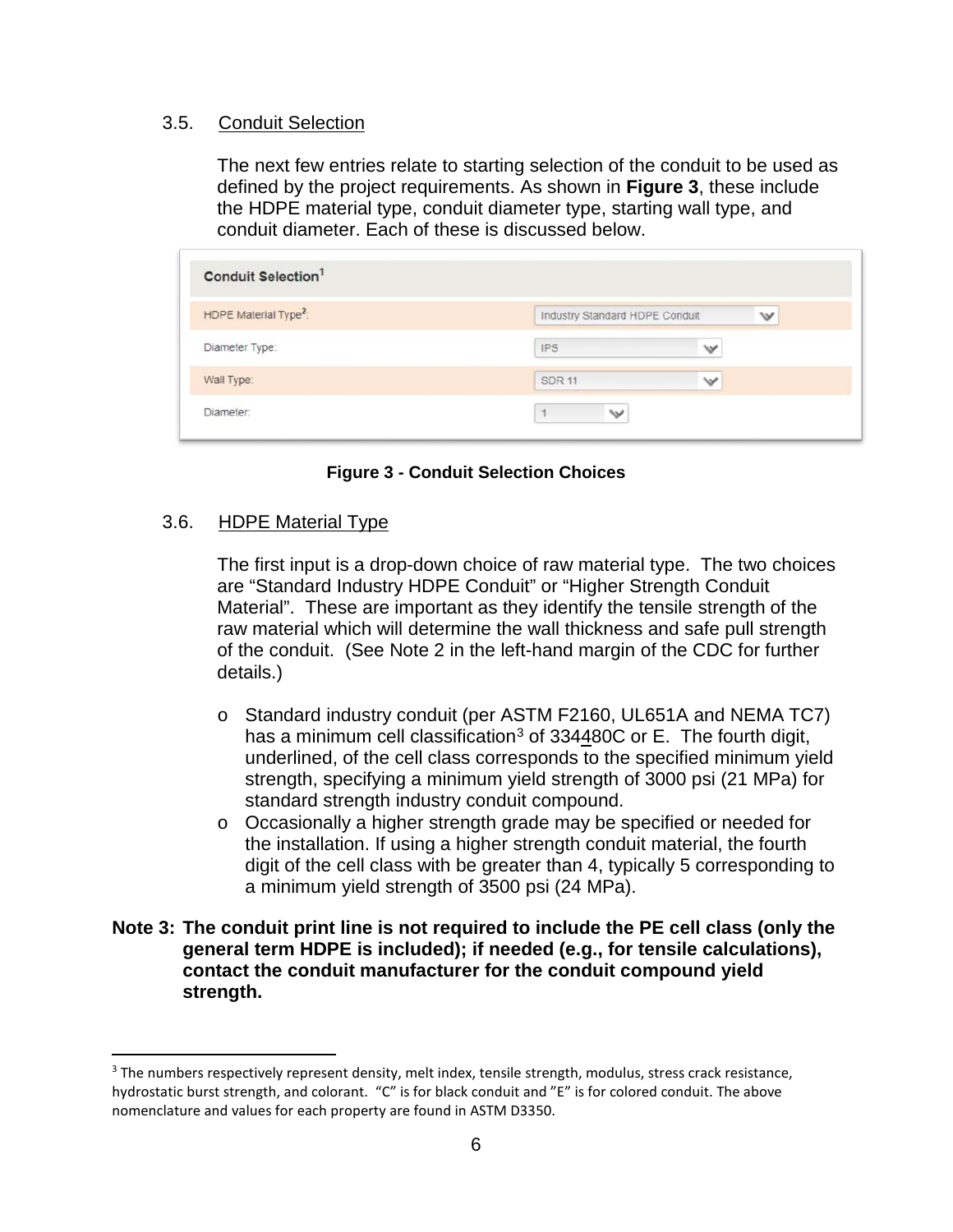## <span id="page-9-0"></span>3.7. Diameter Type & Wall Type

The next two choices are the Diameter Type and Wall Type. In combination with the OD of the conduit, these inputs will determine the material area of the conduit, and the resulting safe pull strength of the conduit. It should be noted that the actual outside diameter, inside diameter and wall thickness of conduit may not correspond exactly to dimensions suggested by the nominal size trade name so it is important to understand the different conventions that are used for describing conduit size and wall thickness.

The different diameter types and wall types are:

- o **IPS / SDR** is a designation for conduit diameter type based on the standard Iron Piping Sizes. The actual diameters are slightly larger than the trade names would suggest. The wall thickness is defined by the ratio of the actual outside diameter to the wall thickness. This ratio is termed Standard Dimensional Ratio (SDR) for standardized ratios, or sometimes just DR for non-standard ratios. Common standard ratios are SDR13.5, SDR11, SDR9 with each being about 25% higher in strength than the former as the wall thicknesses increase. Note the conduit inside diameter decreases with this progression.
- o **IPS / Schedule** is also a pipe size designation system (outside diameters and wall thicknesses) originated by the iron pipe industry. The outside diameter matches that of the IPS system; however, the wall thickness follows a *Schedule* where a higher *Schedule* number results in a thicker wall, e.g., Schedule 80 conduit has a thicker wall than Schedule 40 conduit.
- o **True Sized / SDR** is a designation for conduit diameter type where the actual inside diameter closely matches the nominal trade size name. For example, a True Sized Nominal Size 2 conduit will have an average inside diameter of 2.000 inch. The wall thickness is based on the ratio of internal diameter to wall thickness. Typical True Sized conduit may be available in SDR 11 and SDR 9.
- o **SIDR** is a designation for a conduit diameter type where conduit inside diameter is slightly larger than the trade name would suggest. As the name would suggest with Standard Inside Diameter Ratio (SIDR), wall thickness is based on the ratio of internal diameter to wall thickness, with typical wall thickness ratios of SIDR 15, SIDR 11.5 and SIDR 9.
- o **EPEC** Short for Electrical PolyEthylene Conduit (EPEC) is a diameter type defined by an outside diameter based on IPS pipe sizing and wall thicknesses based on SDR or Schedule. The sizes are similar to the IPS / SDR and IPS / Schedule sizes above but may have different tolerances. These designations are used in UL and NEMA standards specifically.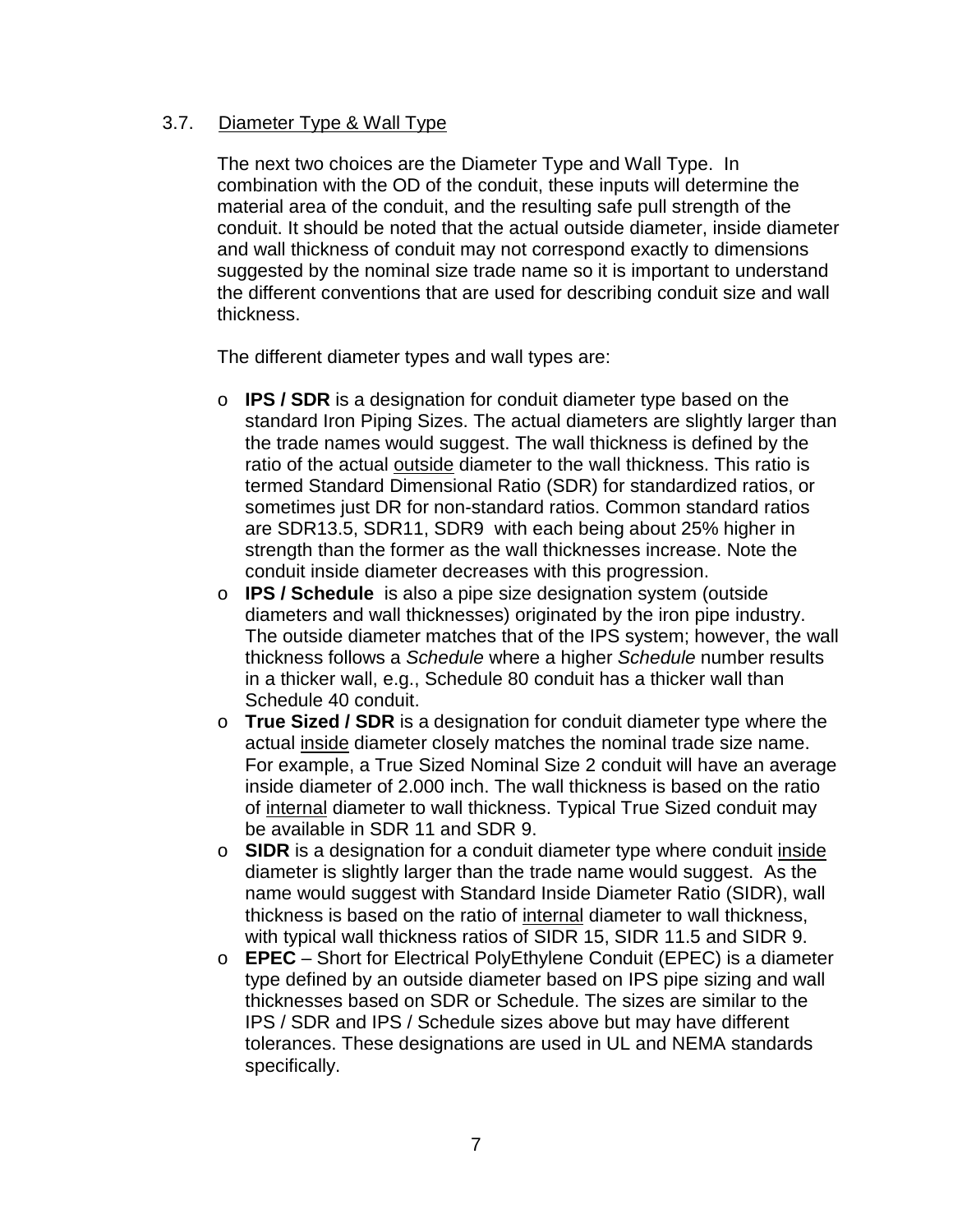See industry standards such as ASTM F2160, NEMA TC 7, or UL 651A for actual conduit dimensions, and ASTM D3485 or UL 1990 for cable in conduit dimensions.

Use the drop-downs to first select the conduit diameter type. This selection will be based in part on the availability from your supplier, type of installation and the fill ratio. Note that the calculator does not provide options for the EPEC diameter type but these can be approximated based on the other diameter and wall types. Select from:

- o IPS
- o True Sized
- o SIDR

Then select the specific wall type from the Wall Type drop-down box. The options will be different based on the selected Diameter Type. Note the calculator output will provide several wall types that may be suitable; however, the user is asked for an initial input which should be based on size availability and cable pulling requirements.

#### <span id="page-10-0"></span>3.8. Diameter

The final dimensional input is the nominal trade size of the conduit. The trade size should be determined by the cable OD to be inserted in the conduit and depends on the method of cable installation.

- o Power or fiber cable fill ratios installed by the pulling method are based on the area of the cable (or cables in the case of power cable) and the inside area of the conduit. NEC code outlines the allowable recommended fill ratios for power cable.
- o The "push/blow" and "jetting" methods of installing fiber cable (not used in power cable applications) are determined using the ratio of the OD of cable vs ID of the conduit. Generally, a higher fill ratio is allowed for the "push/blow" and "jetting" methods of fiber cable.

Fill ratios are also discussed in detail in [Chapter 14,](https://plasticpipe.org/pdf/chapter14.pdf) Section 9 of the *Handbook of PE Pipe*.

**Important Note:** The calculator may recommend several different wall thicknesses than originally inputted. The wall thickness change may impact the conduit inside dimension and the resulting cable fill calculation. Repeat the cable fill calculation in these cases to ensure the fill ratio remains acceptable. A conduit diameter change may be required.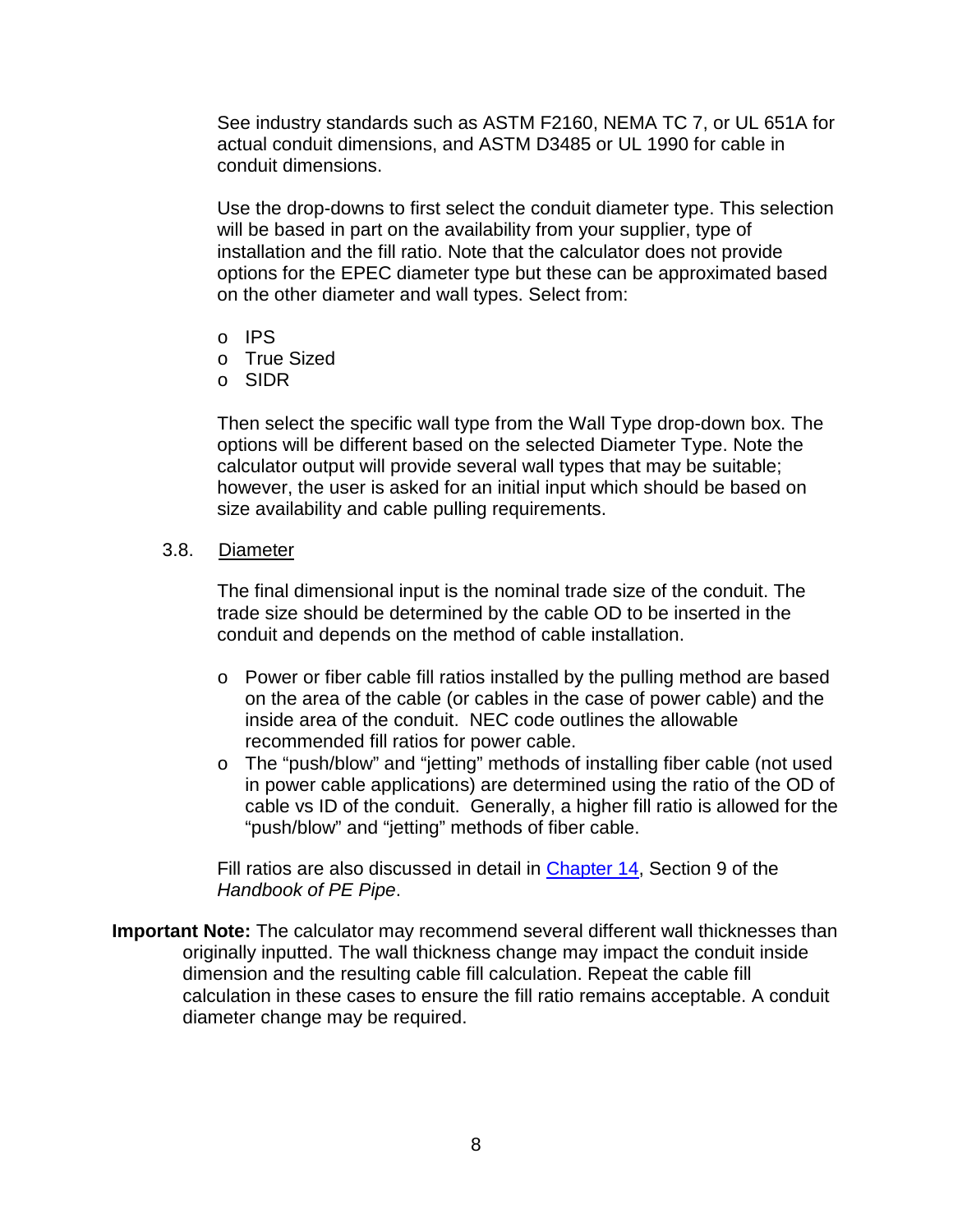|                   | Number of Deliberate / Planned Bends (Curvature) in Bore Path <sup>3</sup> (Degrees) (n1): |  |
|-------------------|--------------------------------------------------------------------------------------------|--|
| Number of 45s:    | $\overline{0}$<br>$\checkmark$                                                             |  |
| Number of 30s:    | $\circ$<br>$\checkmark$                                                                    |  |
| Number of 15s:    | $\theta$<br>$\checkmark$                                                                   |  |
| Custom (Degrees): | $\circ$                                                                                    |  |
|                   | Cumulative Unplanned Curvature along Pathway Resulting from Path Corrections (n2):         |  |

**Figure 4 - Installation Bend Choices**

#### <span id="page-11-1"></span><span id="page-11-0"></span>3.9. Installation Bends – Planned & Unplanned

Project installation inputs are now considered. Bends are considered in this section and other installation information in the following section.

Directional changes in the pathway result in a capstan-like effect that results in higher friction with the soil. These can significantly increase the tensile forces as the conduit is pulled.

#### **Note 4: An entry or exit angle of 6 to 18 degrees is assumed and already accounted for by the software. Entry angles greater than 20 degrees can result in significant tensile forces and are beyond the scope of the software. The user is referred to ASTM F1962 on Maxi-HDD.**

There are two considerations in path changes, i.e., bends or curvature; planned/deliberate and unplanned.

- o The first input is **planned changes** in direction, for example, a direction change to avoid underground utilities that have been marked, see **Figure 1**. The user will input the number of planned directional changes of 45, 30 and 15 degrees. (This variable is  $n_1$ -see Appendix A formulas.)
- o Second to consider are "unplanned" directional changes, see **Figure 1**. There are two options, a manual entry method and an automatic entry method.
	- The manual entry method allows the user to input a quess number of total unplanned directional changes in degrees. (The variable is *n2* -see Appendix A formulas.)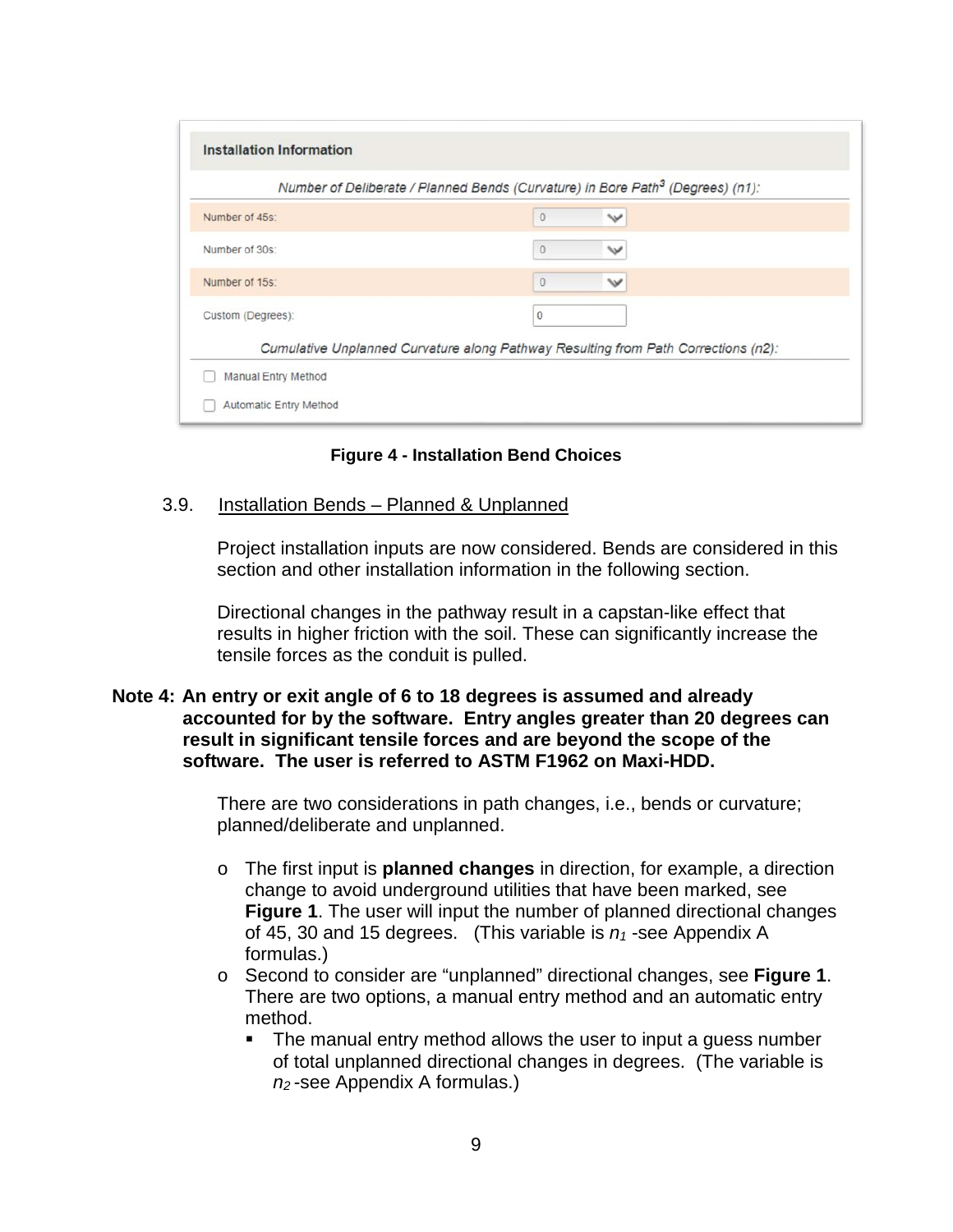When selected, the automatic method gives the user three options related to the confidence the user has in their knowledge of the route path, see **Figure 5**. The first option is "a well-planned installation with good knowledge of route path obstacles", or a low probability of unplanned corrections-noted as Type 1. Second is the option for "reasonable knowledge of route path" noted as Type 2. Finally, the third option is "poor knowledge of route path with a high potential for unplanned route corrections", noted as Type 3. (The variable is *n2* -see Appendix A formulas.)

| Automatic Entry Method                                                                                                                                                                                        |
|---------------------------------------------------------------------------------------------------------------------------------------------------------------------------------------------------------------|
| If the Number of Degrees of curvature for the HDD installation is not easily estimated, then Software can estimate the<br>unplanned curvature based on User Input of Type 1, 2, or $3$ – check the box below. |
| Type 1: Well-planned installation with good knowledge of Route Path Obstacles / Low potential for unplanned corrections                                                                                       |
| Type 2: Reasonable knowledge of Route Path Obstacles / Moderate potential for unplanned corrections                                                                                                           |
| Type 3: Poor knowledge of Route Path Obstacles / High potential for unplanned corrections                                                                                                                     |

**Figure 5 - Unplanned Bends - Automatic Entry Method Choices**

#### <span id="page-12-1"></span><span id="page-12-0"></span>3.10. Other Installation Details – Depth, Length and Drill Rod Diameter

As shown in **Figure 6**, the remaining entry details are maximum depth of installation, bore length and drill rod diameter

Inputs are the bore length and depth (refer to the diagram on how to determine the bore length and depth). Maximum length is 1,000 feet and maximum depth is 15 feet.

Finally, the drill rod diameter is considered. There are five options from 1½" to 4" rod diameter.

o A larger diameter drill rod will have less potential to bend, meaning it will result in a lower total amount of directional change. Conversely, a small diameter rod can bend more, and could accommodate more severe directional changes. These affect the variable *n* in the formulas. The drill rod factor is used in the Automatic Entry Method (*n2*). (See appendix. Formula 2.a.3)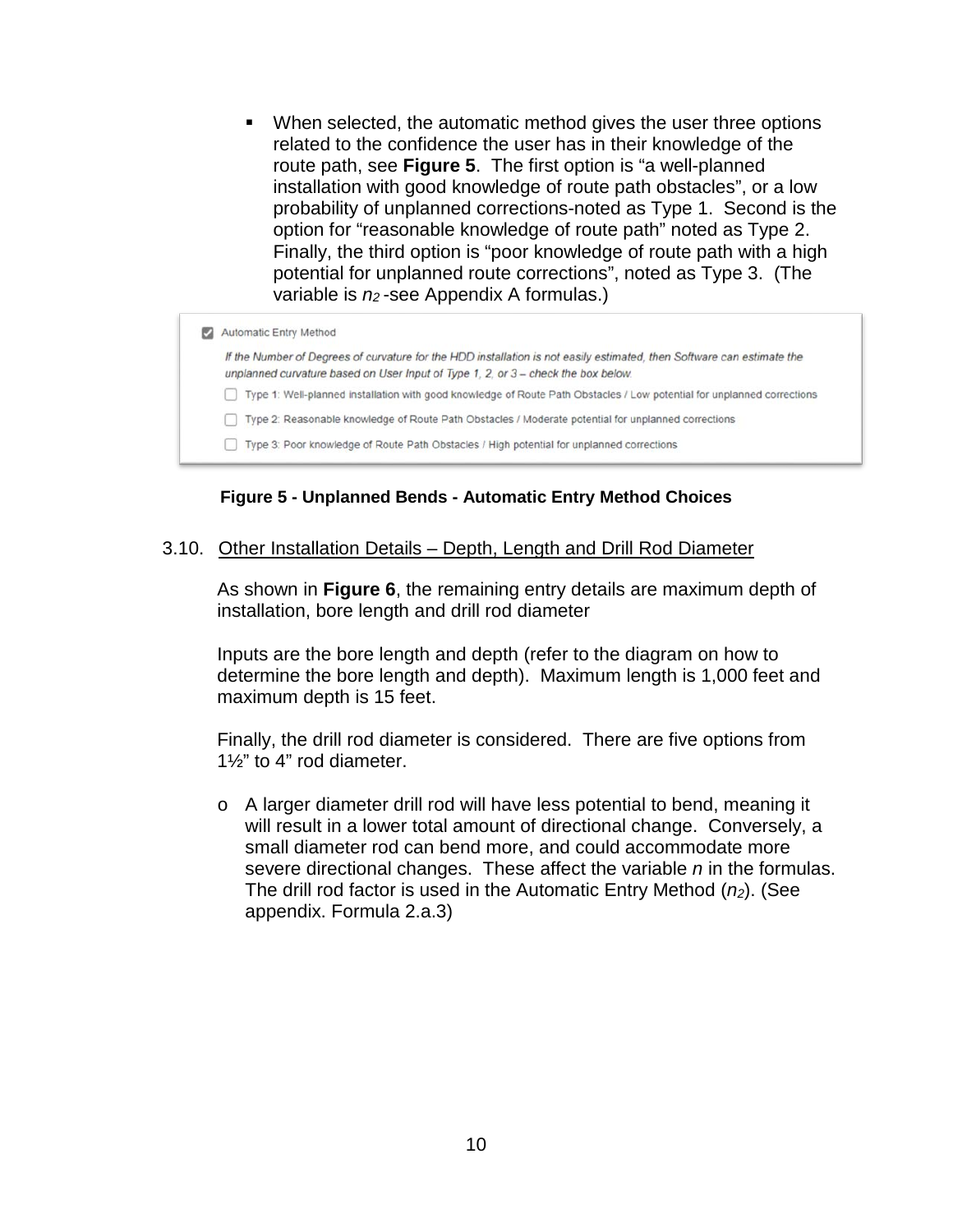| Maximum Depth of Installation (feet): | Enter a value between 1 and 15 feet     |
|---------------------------------------|-----------------------------------------|
| Bore Length (feet):                   | Enter a value between 10 and 1,000 feet |
| Drill Rod Diameter:                   | 2 <sup>n</sup><br>$\checkmark$          |

**Figure 6 - Other Installation Choices**

<span id="page-13-1"></span>The CDC assumes that the borehole is back-reamed to enlarge it before conduit is pulled through, and that drilling fluid is used to hold the borehole open and assist in pulling out the cuttings, according to standard industry practices such as those found in the PPI Handbook of PE Pipe, [Chapter](https://plasticpipe.org/pdf/chapter12.pdf) 12, section on Pilot Hole Reaming. During back-reaming and pullback, the drilling fluid creates a dense slurry that applies hydrostatic pressure symmetrically around the conduit. [MAB-7,](https://plasticpipe.org/pdf/mab-7-mini-hdd-guide.pdf) Appendix B, indicates wall thicknesses from SDR 9 to SDR17 should be sufficiently strong to depths of 15 feet. Thinner walls such as SDR 21 or Schedule 40 in diameters 4" and larger are not recommended.

## <span id="page-13-0"></span>3.11. Results Report

Once all the inputs have been entered, hit the "calculate" icon. A results page will appear, see **Figure 7** for a typical example.

A **User Input Summary** of the inputs appears where the user can confirm their inputted variables. Note the "total curvature" is a calculation based on the user inputs of planned and unplanned directional changes.

Below the summary, the results appear in a **Results** matrix. Included are the conduit wall type (thickness) for the chosen diameter, safe pull strength, calculated tensile load, safety factor, pass/fail determination, and color highlights whether the wall type is adequate. Note that several alternative wall types are be illustrated, allowing the user to choose a higher wall thickness/safety factor if desired. (For example, in the Scenario 1 Calculation below, SDR 13.5 has a safety factor of 1.09. The user might consider moving to a heavier wall conduit.)

The bar at the bottom of the Results matrix allows the reader to **print** or **email** the entire software document in addition to the final results. Furthermore, an icon "**calculation details**" will show the formulas used in the determination of the proper wall thickness and safety factors. These formulas are also in the Appendix A at the end of this Technical Note.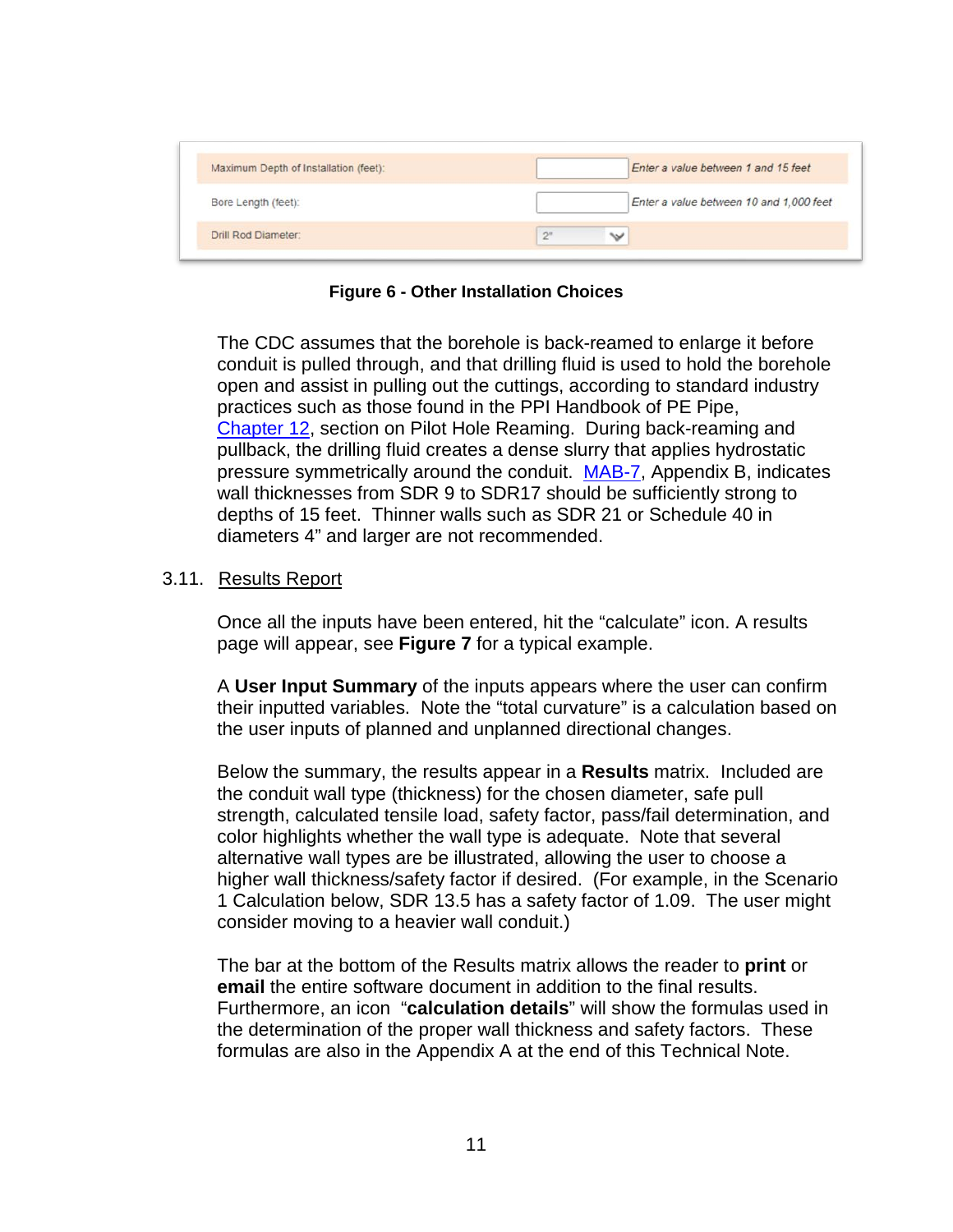| We Value Your Feedback!                                                       |                                    |                                            | <b>User Input Summary</b>                      |                              |                      |
|-------------------------------------------------------------------------------|------------------------------------|--------------------------------------------|------------------------------------------------|------------------------------|----------------------|
| By taking a quick 2-minute                                                    |                                    | Conduit Diameter:                          | 2.0" IPS SDR 11                                |                              |                      |
| survey, you can help us<br>improve this Calculator.                           |                                    | Selected Material                          | Industry Standard HDPE Conduit                 |                              |                      |
| <b>Take Survey</b>                                                            |                                    | Maximum Depth (feet):                      | 10                                             |                              |                      |
|                                                                               |                                    | Bore Length (feet):                        | 800                                            |                              |                      |
|                                                                               |                                    | Drill Rod Diameter                         | $\overline{2}$                                 |                              |                      |
|                                                                               |                                    | Total Curvature (Degrees):                 | 162                                            |                              |                      |
|                                                                               |                                    |                                            | <b>Results</b>                                 |                              |                      |
| <b>Conduit Wall Type</b><br>for selected Diameter<br><b>Type and Diameter</b> | <b>Safe Pull Strength</b><br>(Ibs) | Calculated<br><b>Tensile Load</b><br>(Ibs) | <b>Safety Factor</b><br>(if < 1.0, do not use) | <b>Status</b><br>Pass / Fail | Message              |
| Schedule 40                                                                   | 1367                               | 1449                                       | 0.94                                           | Fail                         | Use a Thicker Wall   |
| Schedule 80                                                                   | 1867                               | 1344                                       | 1.39                                           | Pass                         | This Wall Type is OK |
| SDR 9                                                                         | 2211                               | 1272                                       | 1.74                                           | Pass                         | This Wall Type is OK |
| <b>SDR 11</b>                                                                 | 1852                               | 1347                                       | 1.37                                           | Pass                         | This Wall Type is OK |
| SDR 13.5                                                                      | 1535                               | 1414                                       | 1.09                                           | Pass                         | This Wall Type is OK |
| DR 15.5                                                                       | 1359                               | 1451                                       | 0.94                                           | Fail                         | Use a Thicker Wall   |
|                                                                               | 1258                               | 1472                                       | 0.85                                           | Fail                         | Use a Thicker Wall   |

#### <span id="page-14-2"></span>**Figure 7 - Illustration of the Results Page and Examples Base Scenario 1 Results**

#### <span id="page-14-0"></span>4.0 EXAMPLES

The following example scenarios and calculations are provided to illustrate the use of the calculator. A base scenario and calculation example are provided first. Subsequently, three scenarios with one input/variable changed illustrate the effect of bends/curvature and drill diameter have on the wall thickness required:

#### <span id="page-14-1"></span>4.1. Base Scenario 1

- 1. Select IP/US units, as well as a project description, e.g. Base Scenario 1.
- 2. Use "Industry Standard HDPE Conduit", IPS diameter type, SDR 11 wall type, and conduit diameter of 2".
- 3. Input 2-45 degree planned bends.
- 4. Use the Automatic Entry Method and choose Type 2 (Reasonable knowledge of bore path.)
- 5. Depth of 10' and bore length of 800'.
- 6. Drill rod diameter of 2".
- 7. See **Figure 7** for results.
- 8. The result shows Schedule 80, SDR 9, 11 and 13.5 pass the required tensile load. But note the safety factor of SDR 13.5 is only 1.09, and perhaps a thicker wall should be considered.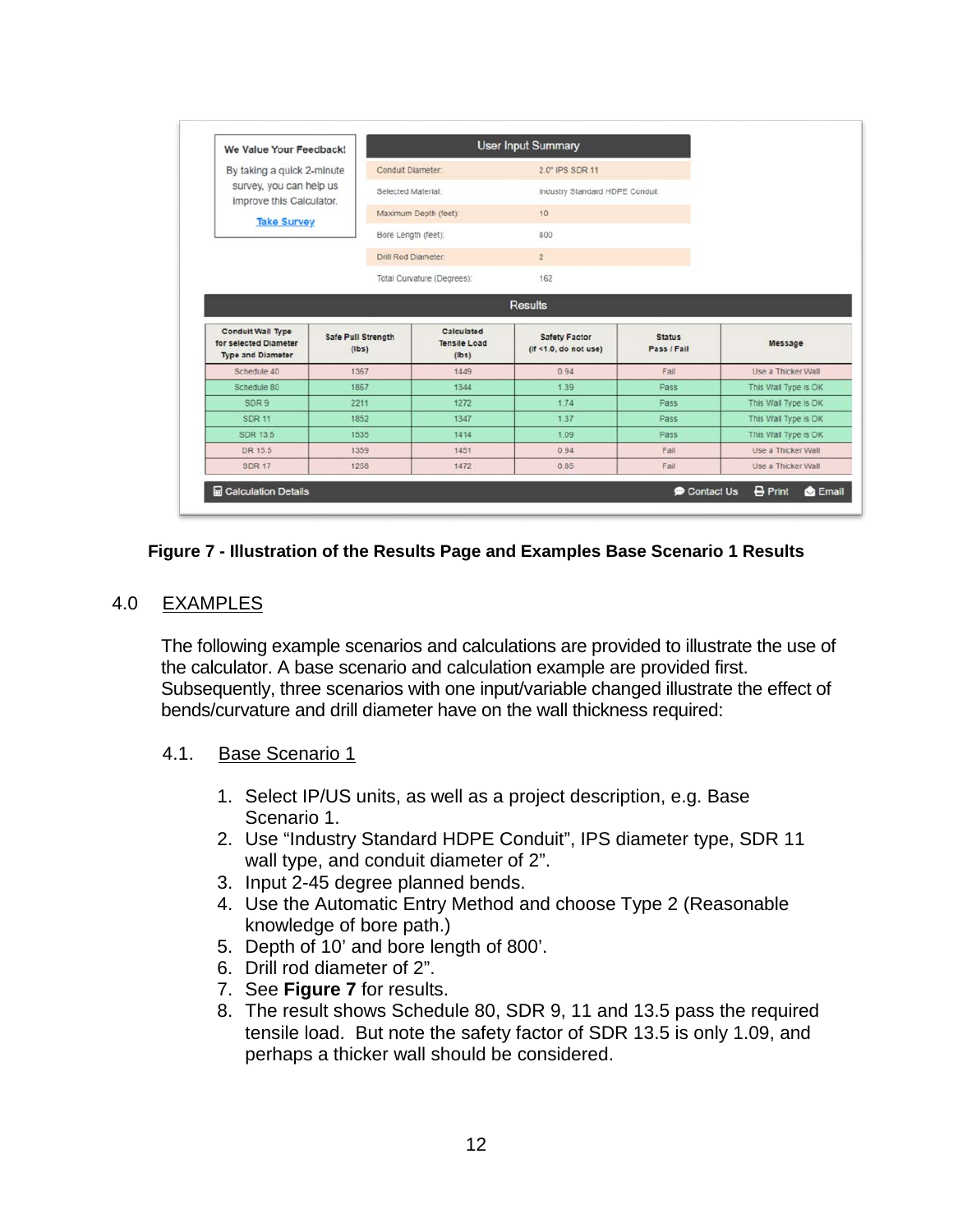## <span id="page-15-0"></span>4.2. Scenario 2

1. From Scenario 1 - change the planned bends to 2-45 degree and 2-30 degree. 2. As shown in **Figure 8**, the result eliminates SDR 13.5. SDR 11 now has

|  | 2. As shown in <b>Figure 8</b> , the result eliminates SDR 13.5. SDR 11 now has |
|--|---------------------------------------------------------------------------------|
|  | a safety factor of only 1.0. SDR 9 would be a more practical choice.            |
|  |                                                                                 |

| <b>Results</b>                                                                |                             |                                            |                                               |                              |                      |
|-------------------------------------------------------------------------------|-----------------------------|--------------------------------------------|-----------------------------------------------|------------------------------|----------------------|
| <b>Conduit Wall Type</b><br>for selected Diameter<br><b>Type and Diameter</b> | Safe Pull Strength<br>(Ibs) | Calculated<br><b>Tensile Load</b><br>(Ibs) | <b>Safety Factor</b><br>(f < 1.0, do not use) | <b>Status</b><br>Pass / Fail | Message              |
| Schedule 40                                                                   | 1367                        | 1982                                       | 0.69                                          | Fall                         | Use a Thicker Wall   |
| Schedule 80                                                                   | 1867                        | 1839                                       | 1.02                                          | Pass                         | This Wall Type is OK |
| SDR 9                                                                         | 2211                        | 1740                                       | 1.27                                          | Pass                         | This Wall Type is OK |
| <b>SDR 11</b>                                                                 | 1852                        | 1843                                       | 1.00                                          | Pass                         | This Wall Type is OK |
| SDR 13.5                                                                      | 1535                        | 1934                                       | 0.79                                          | Fail                         | Use a Thicker Wall   |
| DR 15.5                                                                       | 1359                        | 1984                                       | 0.68                                          | Fall                         | Use a Thicker Wall   |
| <b>SDR 17</b>                                                                 | 1258                        | 2013                                       | 0.62                                          | Fail                         | Use a Thicker Wall   |

#### <span id="page-15-2"></span>**Figure 8 - Scenario 2 Results**

#### <span id="page-15-1"></span>4.3. Scenario 3

- 1. From Scenario 1 change the Automatic Method of unplanned curvature to **Type 3**, poor knowledge of route path.
- 2. As shown in **Figure 9**, only SDR 9 now passes with a safety factor.

<span id="page-15-3"></span>

| <b>Results</b>                                                                |                             |                                            |                                                |                              |                      |
|-------------------------------------------------------------------------------|-----------------------------|--------------------------------------------|------------------------------------------------|------------------------------|----------------------|
| <b>Conduit Wall Type</b><br>for selected Diameter<br><b>Type and Diameter</b> | Safe Pull Strength<br>(Ibs) | Calculated<br><b>Tensile Load</b><br>(Ibs) | <b>Safety Factor</b><br>(it < 1.0, do not use) | <b>Status</b><br>Pass / Fail | Message              |
| Schedule 40                                                                   | 1367                        | 2110                                       | 0.65                                           | Fall                         | Use a Thicker Wall   |
| Schedule 80                                                                   | 1867                        | 1958                                       | 0.95                                           | Fall                         | Use a Thicker Wall   |
| SDR 9                                                                         | 2211                        | 1853                                       | 1.19                                           | Pass                         | This Wall Type is OK |
| <b>SDR 11</b>                                                                 | 1852                        | 1962                                       | 0.94                                           | Fall                         | Use a Thicker Wall   |
| SDR 13.5                                                                      | 1535                        | 2059                                       | 0.75                                           | Fall                         | Use a Thicker Wall   |
| DR 15.5                                                                       | 1359                        | 2113                                       | 0.64                                           | Fail                         | Use a Thicker Wall   |
| <b>SDR 17</b>                                                                 | 1258                        | 2144                                       | 0.59                                           | Fall                         | Use a Thicker Wall   |

**Figure 9 - Scenario 3 Results**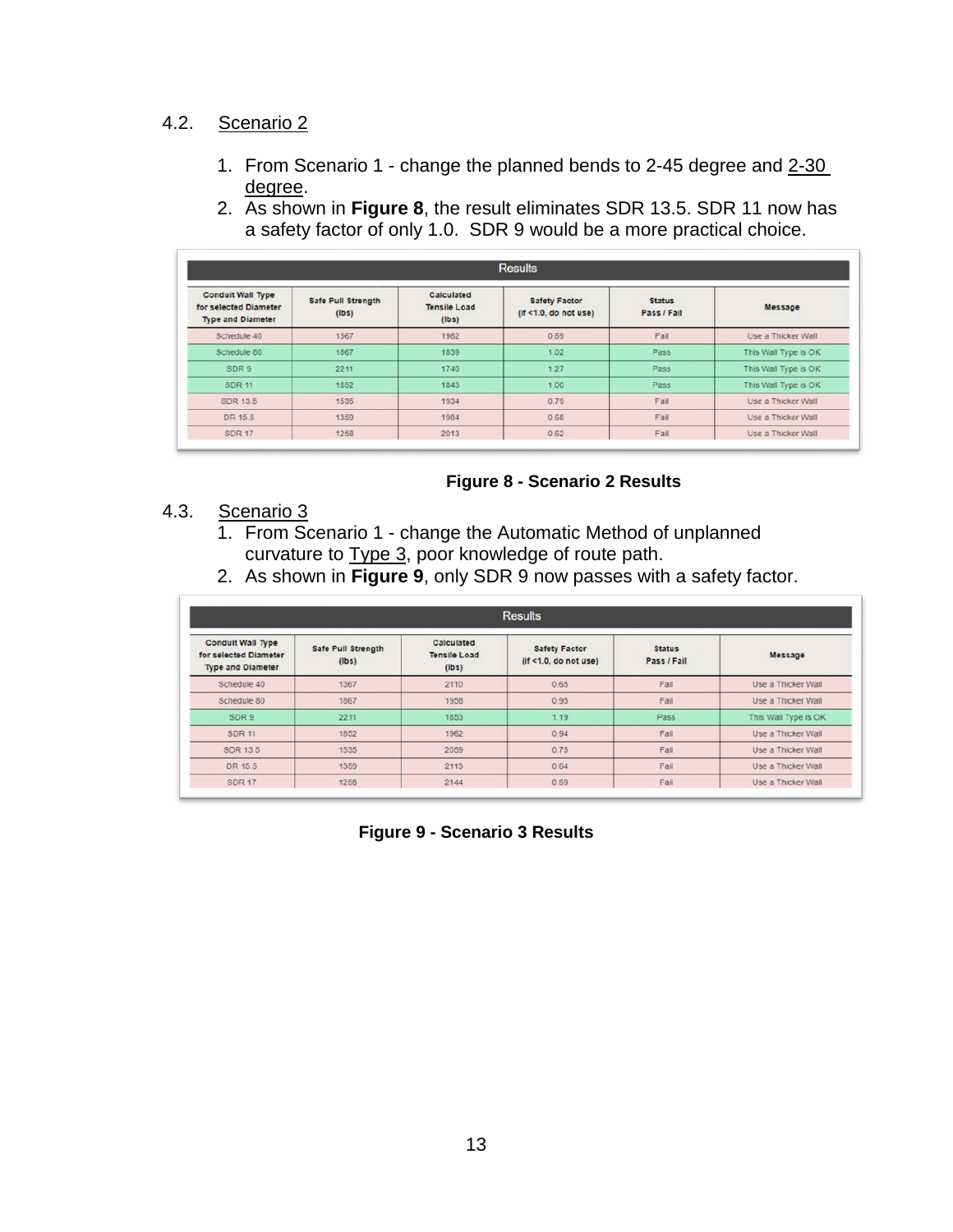## <span id="page-16-0"></span>4.4. Scenario 4

- 1. From Scenario 1 change the drill rod diameter to 1<sup>1/2</sup> inch.
- 2. As shown in Figure 10, the result changes from Scenario 1, in that SDR 13.5 is no longer passing. Only Schedule 80, SDR 9 and 11 have acceptable safety factors.

<span id="page-16-1"></span>

| <b>Results</b>                                                                |                             |                                            |                                                |                              |                      |
|-------------------------------------------------------------------------------|-----------------------------|--------------------------------------------|------------------------------------------------|------------------------------|----------------------|
| <b>Conduit Wall Type</b><br>for selected Diameter<br><b>Type and Diameter</b> | Safe Pull Strength<br>(Ibs) | Calculated<br><b>Tensile Load</b><br>(Ibs) | <b>Safety Factor</b><br>(if < 1.0, do not use) | <b>Status</b><br>Pass / Fail | Message              |
| Schedule 40                                                                   | 1367                        | 1642                                       | 0.83                                           | Fail                         | Use a Thicker Wall   |
| Schedule 80                                                                   | 1867                        | 1524                                       | 1.23                                           | Pass                         | This Wall Type is OK |
| SDR 9                                                                         | 2211                        | 1442                                       | 1.53                                           | Pass                         | This Wall Type is OK |
| <b>SDR 11</b>                                                                 | 1852                        | 1527                                       | 1.21                                           | Pass                         | This Wall Type is OK |
| SDR 13.5                                                                      | 1535                        | 1603                                       | 0.96                                           | Fall                         | Use a Thicker Wall   |
| DR 15.5                                                                       | 1359                        | 1644                                       | 0.83                                           | Fail                         | Use a Thicker Wall   |
| <b>SDR 17</b>                                                                 | 1258                        | 1668                                       | 0.75                                           | Fail                         | Use a Thicker Wall   |

**Figure 10 - Scenario 4 Results**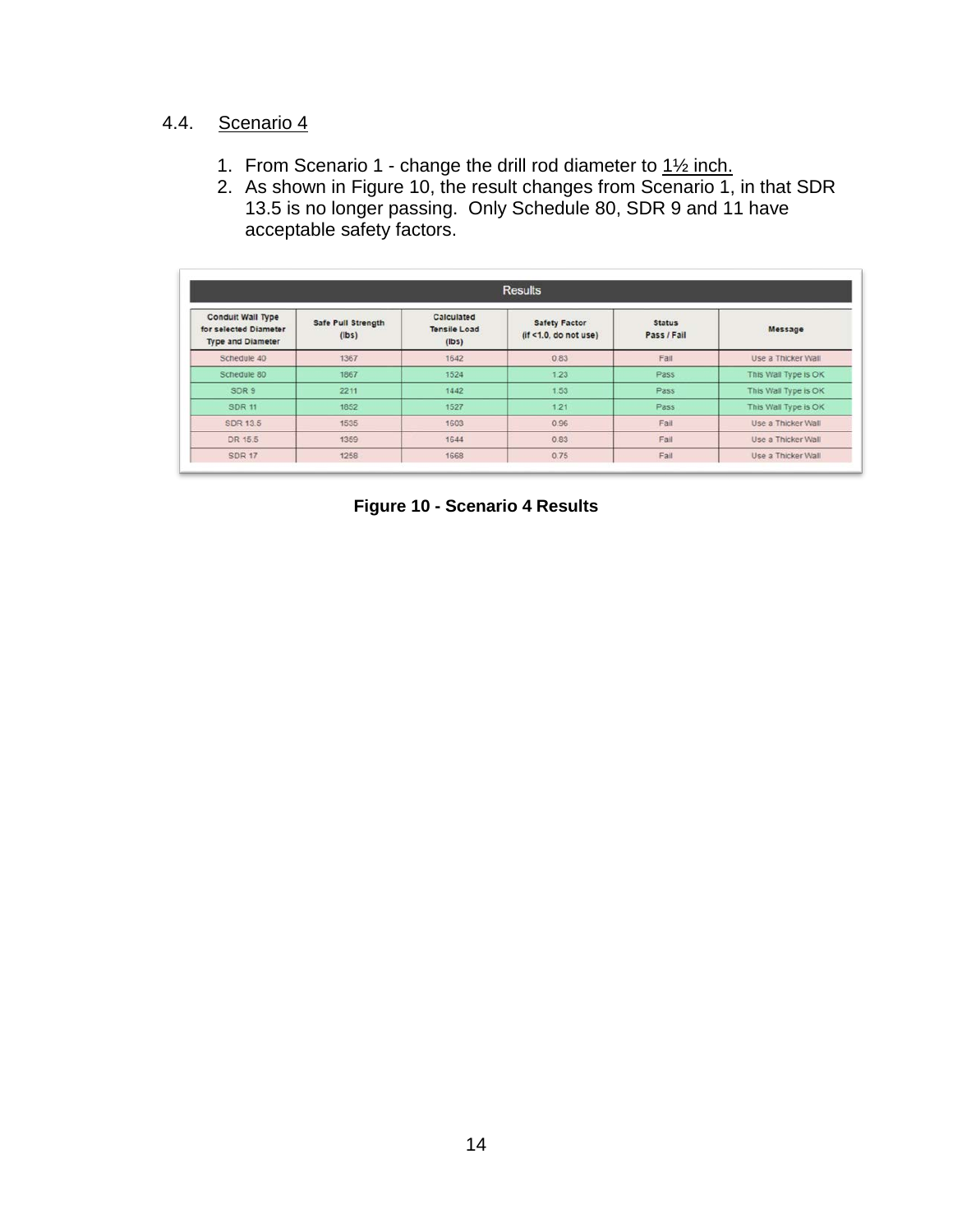## **APPENDIX A – CALCULATIONS**

<span id="page-17-0"></span>This appendix details the calculations performed by the CDC to provide guidance on the selection of conduit wall thickness. The variables considered and formulas used are from the former TR-46 (now [MAB-7\)](https://plasticpipe.org/pdf/mab-7-mini-hdd-guide.pdf). (The reader is encouraged to review the entire MAB-7 as it discusses site considerations, safety, conduit/pipe design considerations and other important facets of the overall design.)

Note that the CDC utilizes a novel method for estimating unintended curvature that is not included in MAB-7. This method is used in the section below described as Automatic Method and was developed in conjunction with Dr. Larry Slavin to simplify the unintended curvature input process using the user's project knowledge. *The PPI Power & Communications Division would like to thank Dr. Larry Slavin of Outside Plant Consulting Services, Inc. for assistance in developing the original PPI TR-46 (2009).* 

Variables and formulas as used in the CDC<sup>[4](#page-17-3)</sup>:

- 1. Safe Pull (Strength) Tension of Conduit:
	- a. For Industry Standard Conduit Material<sup>[5](#page-17-4),[6](#page-17-5)</sup>: Safe Pull Strength (Tension)(lbs) =  $Area of$  Conduit  $\times$  1,200 psi

#### or

- <span id="page-17-2"></span><span id="page-17-1"></span>b. For Higher Strength Conduit Material<sup>5[,6,](#page-17-2)7</sup>: Safe Pull Strength (Tension)(lbs) =  $Area of$  Conduit  $\times$  1,400 psi
- 2. Tensile Load (i.e., Peak Tension) is calculated as:

#### **Notes:**

- It is normal, and assumed, the conduit is empty during the installation and pre-operational phase. Some more complex HDD applications pressure the pipe to offset external pressure due to drilling fluids.
- A larger diameter drill rod will have less potential to bend, meaning it will result in a lower total amount of directional change. Conversely, a small diameter rod can bend more, and could accommodate more severe directional changes.

<span id="page-17-3"></span> <sup>4</sup> Calculations from PPI TR-46 modified with input from Dr. Larry Slavin.

<span id="page-17-4"></span><sup>5</sup> Industry standards for HDPE conduit, such as ASTM [F2160,](http://www.astm.org/cgi-bin/resolver.cgi?F2160) NEMA TC 7, and UL 651A, require a standard minimum material cell classification of PE334480C or PE334480E, when evaluated according to ASTM Specification D3350.<br><sup>6</sup> PPI Handbook of PE Pipe, 2<sup>nd</sup> Edition, Chapter 12, Table 1. Safe pull stress at 73 °F - 1 hour [\(Errata Sheet](https://plasticpipe.org/pdf/ppi-pe-handbook-errata-sheet.pdf)

<span id="page-17-5"></span>published 06/06/12).

<span id="page-17-6"></span><sup>7</sup> Higher strength materials that exceed industry minimum requirements, e.g tensile strength cell class  $\geq$  5, may be available but are not commonly used for HDPE conduit.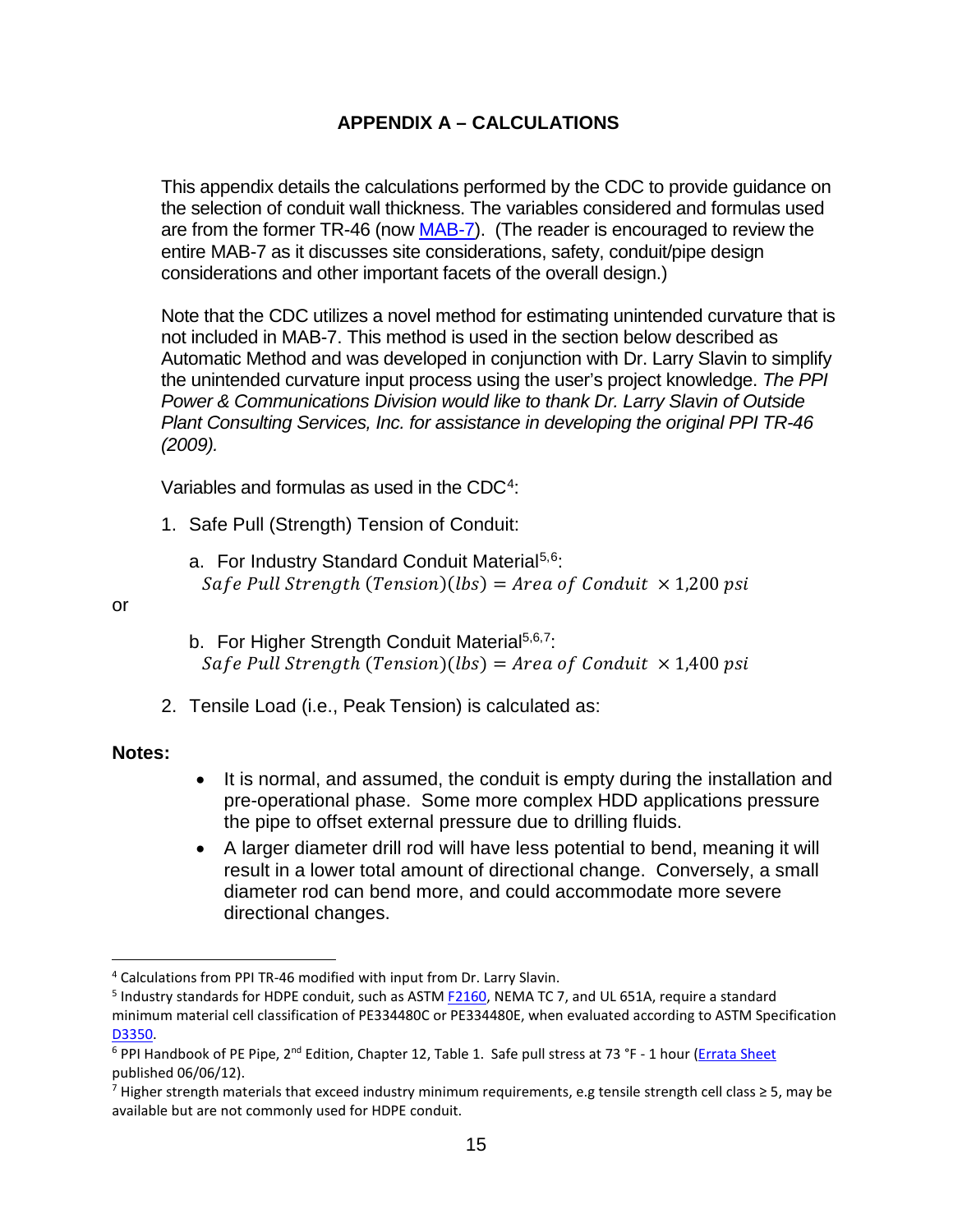a. Tensile Load is

$$
Tensile Load (lbs) = \left[\frac{Bore Length (ft) \times Buoyant Weight (\frac{lbs}{ft})}{3}\right] \times 1.6^n
$$

**Where** 

Buoyant Weight 
$$
\left(\frac{lbs}{ft}\right) = \frac{[Pipe \text{Diameter (inch)]}^2}{2} - Pipe \text{Weight } \left(\frac{lbs}{ft}\right)
$$
  

$$
n = n_1 + n_2
$$

and where

- 1.  $n$  is the total curvature as reported as the number or fraction of 90 degrees route bends due to cumulative route curvature (deliberate and unplanned) (e.g.  $n = 1.5$ for 135 degrees)
- 2.  $n_1$  is the effective number of deliberate/planned route bends (curvatures) in the bore path divided by 90 degrees.
- 3. There are two alternative methods for calculating  $n_2$ :

 $n<sub>2</sub>$  (Manual Entry) is the effective unplanned curvatures (estimation), due to typical path corrections. Degrees are inputted manually by user and converted to an integer by dividing by 90 degrees.

#### or

 $n_2$  (Automatic Entry) is calculated as (see Appendix B):

$$
n_{2 (Automatic)} = \frac{[Bore Length (ft) + 500] \times [2 + Drill Rod Diameter (inch)]}{Reduction Factor Based on Type} \div 90^{\circ}
$$

Where the user chooses between 3 scenarios:

- a. Type 1: Well-planned installation with good knowledge of route path obstacles / Low potential for unplanned corrections: *Reduction Factor* = 4.0
- b. Type 2: Reasonable knowledge of route path obstacles / Moderate potential for unplanned Obstacles: *Reduction Factor* = 2.0
- c. Type 3: Poor knowledge of route path obstacles / High potential for unplanned corrections: *Reduction Factor* = 1.0